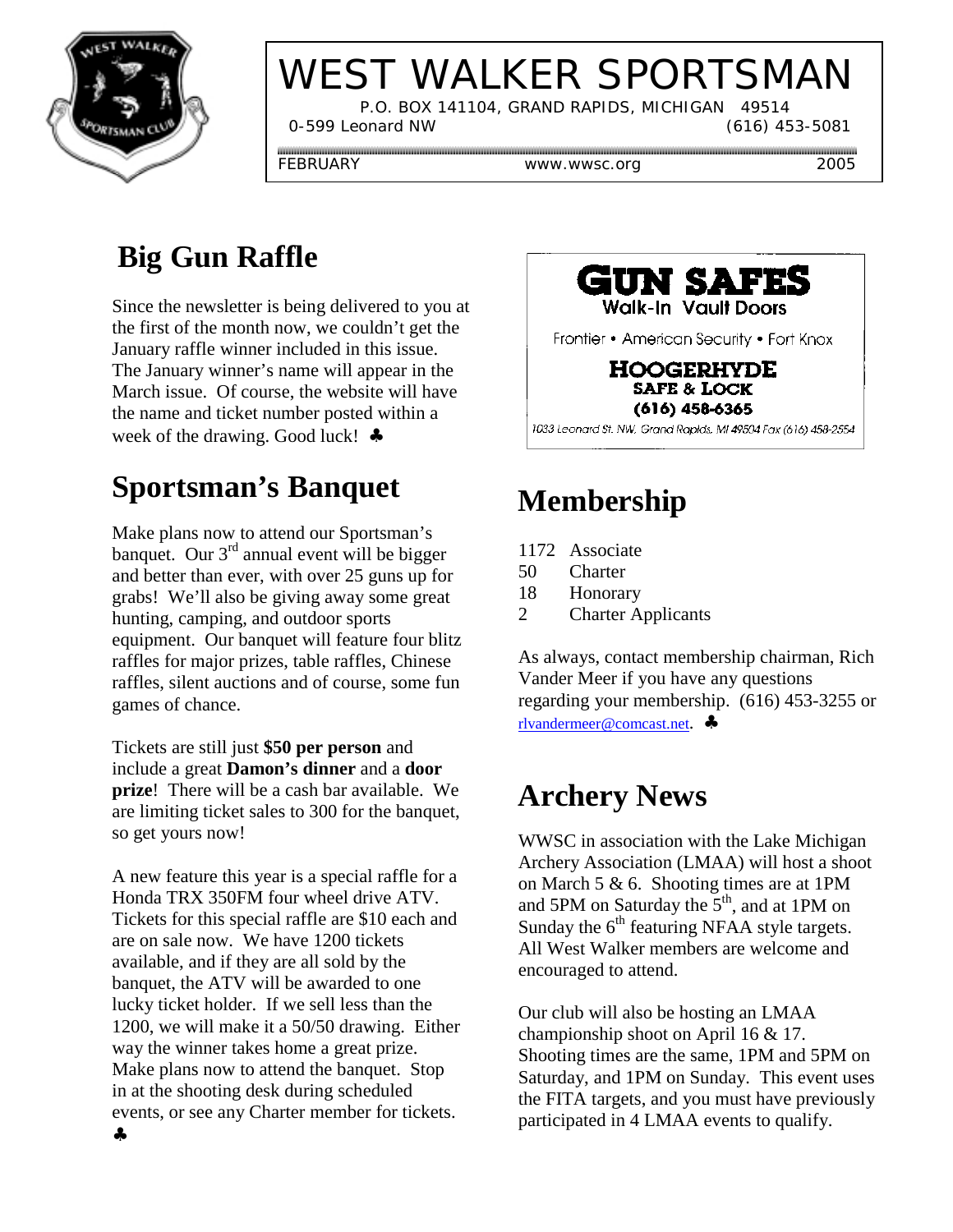The price for either of these events is \$6 for adults, and \$4 for children Vince Schultes is available at (616) 895-5009 for more information.

#### ♣



#### **Charter Meeting Moved**

Remember that the charter meeting will be held the second Tuesday of the month to make room for the Archery league. The date for February is the  $8<sup>th</sup>$ .

♣

#### **A Most Memorable Hunt**

You may recall that our fund raiser field day last year was a benefit to help get physically challenged sportsmen and women of west Michigan out into the field on guided hunting or fishing trips. Well, this is the story of one of our recipients, Bill Mackay. Bill happened to attend our fundraiser banquet last fall and actually won a rifle that evening. Little did he know at the time that he would be selected for a fully guided hunt at the Muy Grande Ranch in Millersburg, Michigan.

Bill is a paraplegic who drives his own specially equipped '04Chevy pickup. One reason he bought the truck was to gain more access to our great Michigan outdoors. When he found out that he would be going to Muy Grande, he was overwhelmed with the anticipation of the hunt and to be able to use his new vehicle to get him there.

It was the week after Thanksgiving as Bill headed up to the ranch. Now, as Bill would tell it, he is no slouch when it comes to following directions or finding his way to a destination. Nevertheless, he found himself pulled off to the side of the road, trying to figure out just where he had gone wrong. While Bill pondered his dilemma, the owner of Muy Grande, Glen Catt, pulled up, introduced himself, and invited Bill to follow him to camp.

A tall electric gate emerged in the semidarkness. The two vehicles passed through only to encounter a second ten-foot high gate a short distance further. Beyond this gate lie the 1500 acres of oak timber, deep cedar swamps, and strategically placed food plots that make up Muy Grande Ranch. The entire ranch is enclosed by the double fence to insure the 100% genetic purity of their Northern and Dakota white tail deer herd. As Bill would later learn, this is truly one of a few such operations in the world.

Accommodations at the ranch proved first class. Each room has its own shower and bathroom facilities. Meals and social gatherings at the end of each day were held in the traditional ranch house. With one guide per hunter and all the attention to detail, Bill knew that he was in for a great time

A day and a half into his hunt, Bill spotted a nice buck chasing a couple of does. He figured the group to be about 160 yards away when the buck presented him with a shot. The buck took off with the crack of his rifle but another shot to (cont'd on p.4)

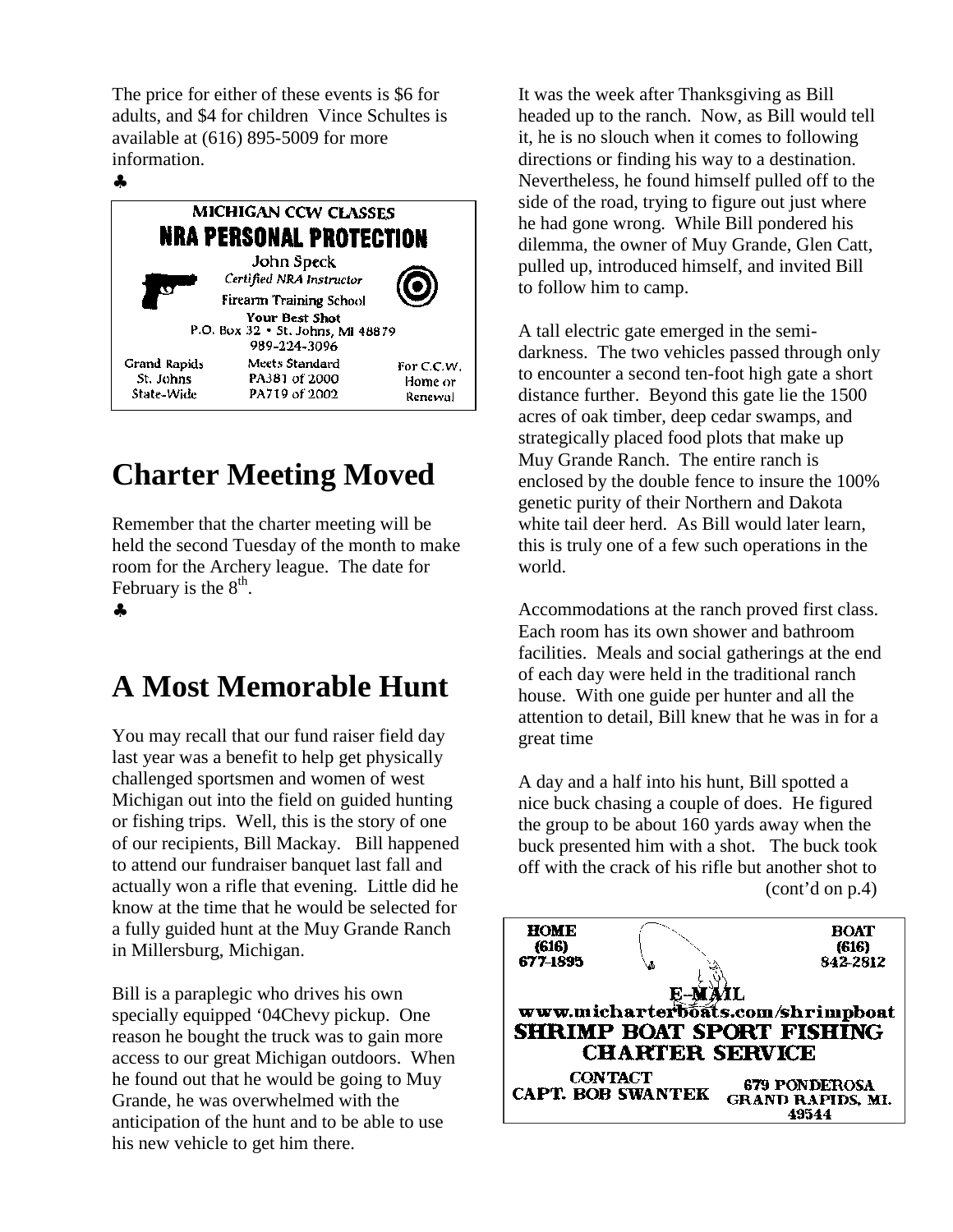|                                     | Feb               |                |                          | 2005                                         |                         |                                     |
|-------------------------------------|-------------------|----------------|--------------------------|----------------------------------------------|-------------------------|-------------------------------------|
|                                     |                   |                |                          |                                              |                         |                                     |
| Sun                                 | Mon               | Tue            | Wed                      | Thu                                          | Fri                     | Sat                                 |
|                                     |                   | $\mathbf{1}$   | $\overline{2}$           | $\overline{\mathbf{3}}$                      | 4                       | 5                                   |
|                                     |                   |                |                          | <b>Duck</b><br><b>Hunters</b><br>meet 7 to 9 |                         |                                     |
| 6                                   | $\overline{7}$    | 8              | $\boldsymbol{9}$         | 10                                           | 11                      | 12                                  |
| Archery,                            | <b>NWTF</b>       | <b>Charter</b> | Archery,<br>Trap & Skeet | Archery                                      |                         | Archery,<br>Trap & Skeet            |
| Trap & Skeet                        | meets             | <b>Meeting</b> |                          | 6PM                                          |                         |                                     |
| $10$ to $2$                         | 7 to 9            | 7:30           | 9 to 12 AM<br>6 to 10 PM |                                              |                         | $10$ to $2$                         |
| 13                                  | 14                | 15             | 16                       | 17                                           | 18                      | 19<br><b>Cowboy Shoot</b>           |
| Archery,<br>Trap & Skeet            |                   |                | Trap & Skeet             | Archery                                      |                         | Archery,                            |
|                                     |                   |                | 9 to 12 AM               | 6PM                                          |                         | Trap & Skeet                        |
| 10 to 2                             |                   |                | 6 to 10 PM               |                                              |                         | 10 to 2                             |
| 20                                  | 21                | 22             | 23                       | 24                                           | 25                      | 26                                  |
| Archery,                            |                   | <b>Board</b>   | Trap & Skeet             | Archery                                      |                         |                                     |
| Trap & Skeet                        |                   | <b>Meeting</b> | 9 to 12 AM               | 6PM                                          |                         | Archery,<br>Trap & Skeet            |
| $10$ to $2$                         |                   | 7:00           | 6 to 10 PM               |                                              |                         |                                     |
|                                     |                   |                |                          |                                              |                         | $10$ to $2$                         |
| 27                                  | 28                |                | $\overline{2}$           | $\overline{\mathbf{3}}$                      | $\overline{\mathbf{4}}$ | 5                                   |
| Archery,                            |                   |                | Trap & Skeet             | Archery                                      |                         | <b>Archery</b><br><b>Tournament</b> |
| Trap & Skeet                        |                   |                | 9 to 12 AM               | 6PM                                          |                         | 1PM & 5PM                           |
| $10$ to $2$                         |                   |                | 6 to 10 PM               | <b>Duck</b>                                  |                         | Trap & Skeet                        |
|                                     |                   |                |                          | <b>Hunters</b><br>meet 7 to 9                |                         | $10$ to $2$                         |
| 6                                   | $\overline{7}$    | 8              | 9                        | 10                                           | 11                      | 12                                  |
| <b>Archery</b><br><b>Tournament</b> |                   | <b>Charter</b> | Trap & Skeet             | Archery                                      |                         | Archery,                            |
| <b>1 PM</b>                         | <b>NWTF</b> meets | <b>Meeting</b> |                          | 6PM                                          |                         | Trap & Skeet                        |
| Trap & Skeet                        | 7 to 9            | 7:30           | 9 to 12 AM<br>6 to 10 PM |                                              |                         | 10 to 2                             |
| 10 to 2                             |                   |                |                          |                                              |                         |                                     |
| 13                                  | 14                | 15             | 16                       | 17                                           | 18                      | 19                                  |
| Archery,<br>Trap & Skeet            |                   |                | Trap & Skeet             | Archery                                      |                         | <b>Cowboy Shoot</b><br>Archery,     |
|                                     |                   |                | 9 to 12 AM               | 6PM                                          |                         | Trap & Skeet                        |
| $10$ to $2$                         |                   |                | 6 to 10 PM               |                                              |                         | $10$ to $2$<br><b>7yd Range</b>     |
|                                     |                   |                |                          |                                              |                         | closed 9-Noon                       |